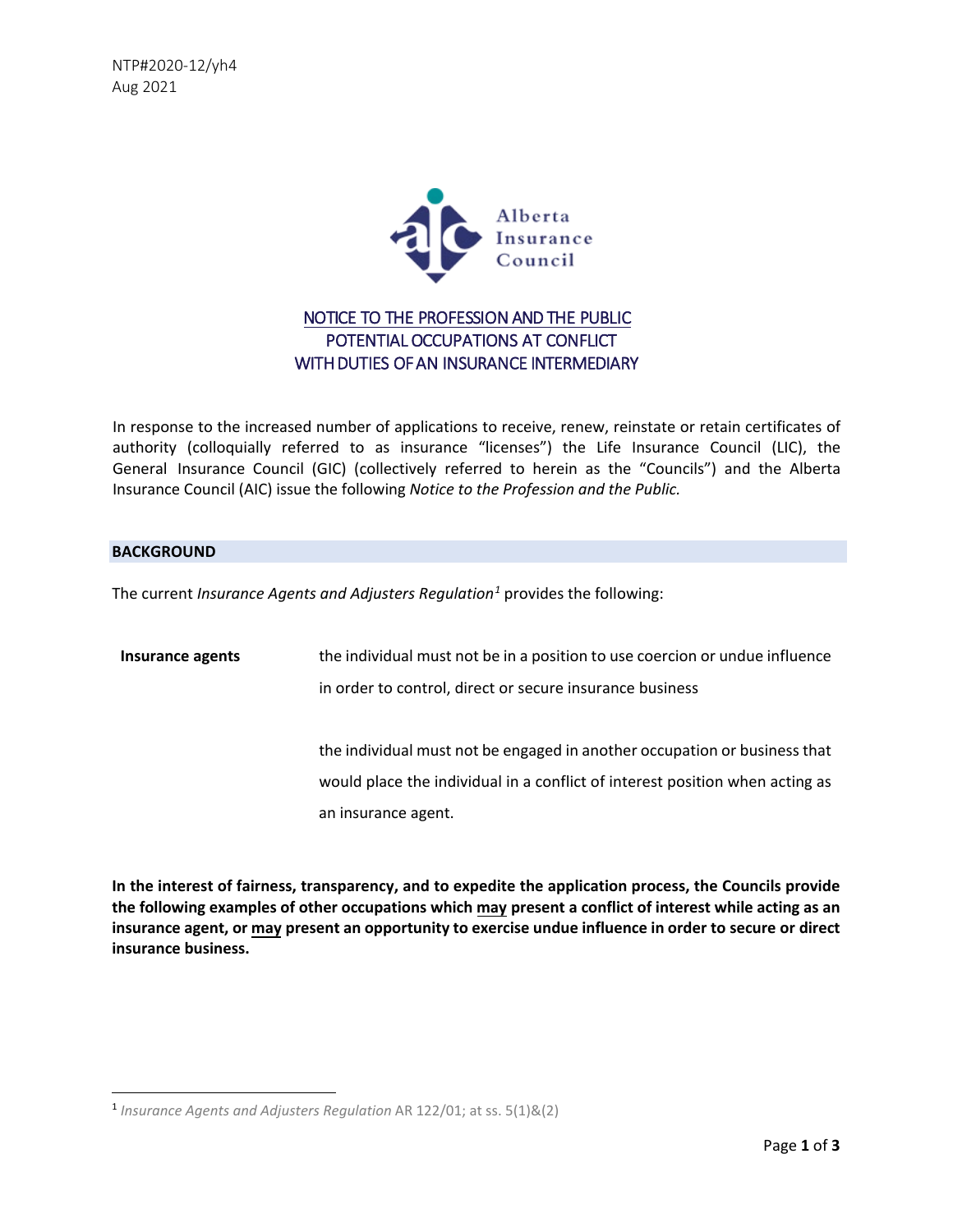## NOTICE TO THE PROFESSION AND THE PUBLIC

- 1. The Councils may exercise the powers, duties and functions delegated to them by the Minister of Treasury Board and Finance, pursuant to Ministerial Directives [01/01](https://open.alberta.ca/dataset/49aab72d-afa5-4a0c-b1c3-a70c43d529d9/resource/6ea2730f-eed0-4ce7-b2f3-483049030338/download/2001-0930-directive-01-2001-delegation-life-insurance-council.pdf) and [02/0](https://open.alberta.ca/dataset/6578c020-9068-40cd-b94f-fcca327bef0f/resource/637b359f-2ed2-4eed-9d22-d8f4bf62e39b/download/2001-0930-directive-02-2001-delegation-general-insurance-council.pdf)[1](https://open.alberta.ca/dataset/52c6ad0f-585c-483d-8748-08429b5b3508/resource/d0796571-91d4-48b5-a30b-c2f46900d867/download/2001-0930-directive-03-2001-delegation-insurance-adjusters-council.pdf)
- 2. The Councils rely on the following definition of "conflict of interest" as provided by the current Insurance Agents and Adjusters Regulation;

*"conflict of interest position" means a situation where an insurance agent or an adjuster has an incentive to act other than in the best interest of the client[2](#page-1-0)*

- 3. The Councils rely on the common use of the term "*undue influence*" as meaning an individual's ability to influence the will of another through the real or implied authority held by that individual.
- 4. The following occupations may prevent an applicant from receiving, renewing, reinstating or retaining a certificate of authority due to a potential conflict of interest, or due to the potential of undue influence, coercion or control in order to secure or direct insurance business:
	- a. Government Employees (federal, provincial, and local municipalities);
	- b. Politicians and Legislators;
	- c. Religious and Spiritual Leaders;
	- d. Members of the Judiciary, lawyers and members of the Law Society of Alberta (or other legal societies within Canada);
	- e. Law Enforcement Employees; RCMP, municipal police, penitentiary staff, probation officers, behavioral correctional staff (remand centers etc.), youth justice workers, and investigators;
	- f. Members of an arbitrative administrative law panel (on matters of appeals or eligibility);
	- g. Physicians, psychiatrists, psychologists, counsellors, mediators, social workers, therapists, mental health clinicians and the staff who support them;
	- h. Medical examiners, crisis intervention workers, registered nurses ("RNs"), front-line nurses, residential care workers, out-patient support, rehabilitative and palliative care workers;
	- i. Employees of outreach, public access or charitable programs (both private and public) who assist a vulnerable sector of the public;
	- j. Maintenance enforcement workers, bailiffs, collections staff, or pawnbrokers;
	- k. Corporate franchise tax preparers;
	- l. Immigrant and new-comer support workers (private or public); and
	- m. Volunteer workers in any of the above fields.
- 5. These professions are provided as a guideline, only. The Councils reserve their authority to decide all matters of eligibility on the basis of the facts before them in relation to any request to retain, renew, reinstate or to receive a new certificate of authority.
- 6. The Councils provide the above to expedite the application process.

<span id="page-1-0"></span><sup>2</sup> *Insurance Agents and Adjusters Regulation* AR 122/01; at ss. 1(1)(d)